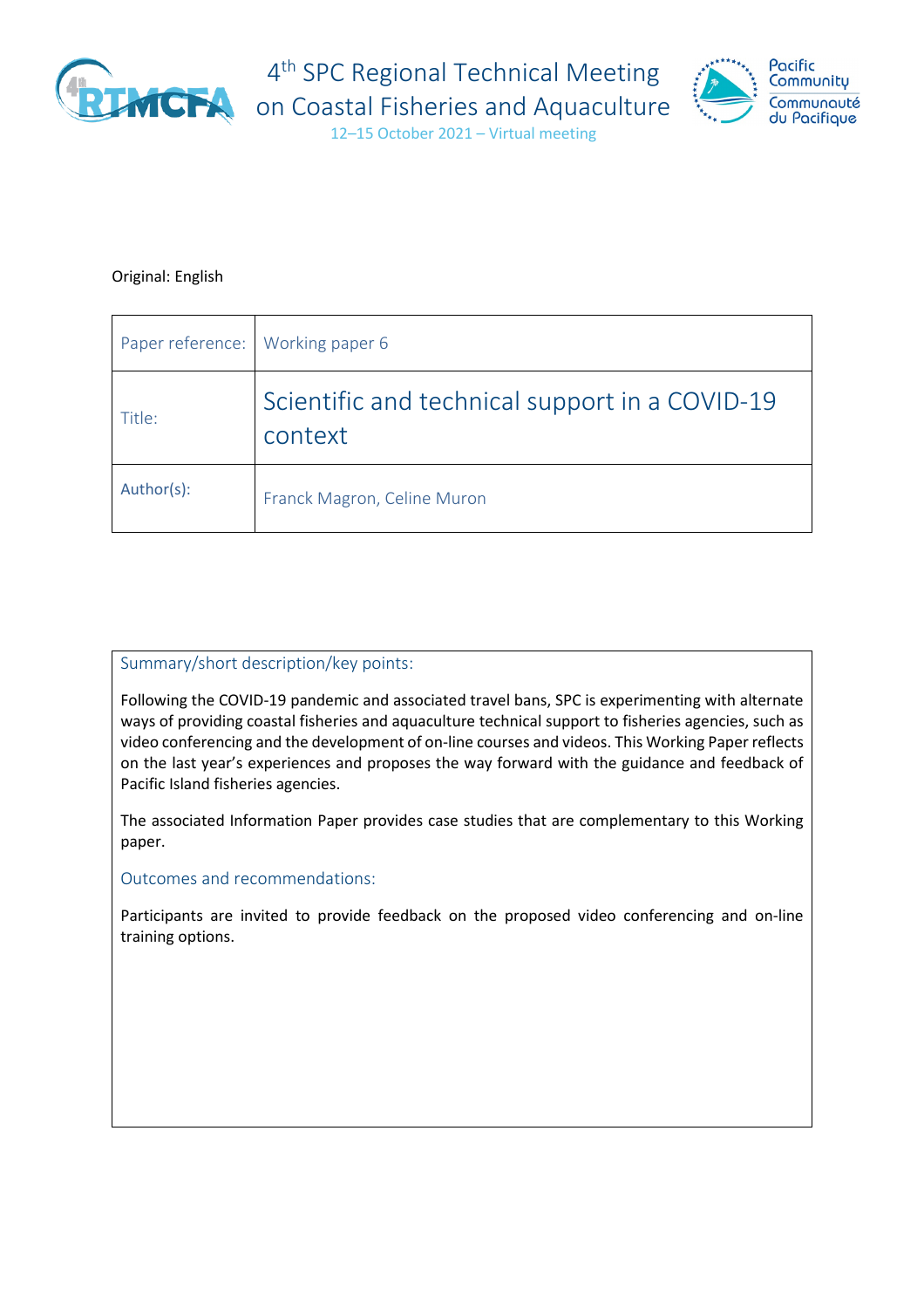

# Scientific and technical support in a COVID-19 context

### *Background*

- 1. Traditionally a lot of the technical support and knowledge transfer was conducted through inperson meetings and on-the-job and training workshops conducted either in country or at SPC headquarters. National staff usually enjoyed participating to the trainings and gave positive feedback. Yet some were not necessarily in position to apply the new skills acquired afterward or changed jobs without being able to transfer their expertise to the new staff and periodical training/retraining was necessary.
- 2. The COVID-19 pandemic and resulting travel bans have forced SPC staff and members to change the way we handle technical support through an extraordinary and rapid adoption of video conferencing, and the increased development of on-demand training modules and videos. 2020 and into 2021 has been the year of experimentation, trials of technologies and new workshop formats. We sometimes faced technical and organisational hurdles due to the various time zones, bandwidth limitations and hardware issues, but the change also created opportunities to improve the way we work together for better support and long-term benefit to Pacific Island Countries and Territories (PICTs).

## *Alternatives to travel for scientific and technical support*

- 3. Video conferencing is a good alternative to in-person meetings, especially during the pandemic crisis, and its usage exploded last year. Yet we also observed an increase in requests to participate in on-line meetings and video conferences, gradually replacing other means of communication such as emails and other written communications. As a result, a lot more time has been spent in virtual meetings than before, at the detriment of other activities. "Zoom fatigue", a tiredness associated with overusing virtual platforms of communication, has escalated, so a balance must be found so that online platforms remain beneficial and do not impair other activities.
- 4. For training and workshops run through video-conferencing, several online applications have been tested to increase remote interactions, assess trainees or get feedback from participants. [Slido](https://www.slido.com/)<sup>[1](#page-1-0)</sup> quizzes are used during trainings for additional engagement and polls to get feedback on courses[; Miro](https://miro.com/)<sup>[2](#page-1-1)</sup> an[d Conceptboard](https://conceptboard.com/)<sup>[3](#page-1-2)</sup> are used for brainstorming and to facilitate open discussions on selected topics though the use of virtual sticky notes. There are numerous other tools and we welcome your feedback on what you like or dislike of the ones you have been exposed to during the past year or so.
- 5. On-line training is increasingly available in the academic world, but it is not yet widely used in fisheries and aquaculture in the Pacific region. The development of on-demand training modules, using on-line learning platforms such as **Moodle**<sup>[4](#page-1-3)</sup>, generally take more time than delivering a traditional in-person training, but provides ongoing access to the course when

<span id="page-1-0"></span><sup>1</sup> [https://www.slido.com](https://www.slido.com/)

<span id="page-1-1"></span><sup>2</sup> [https://miro.com](https://miro.com/)

<span id="page-1-2"></span><sup>3</sup> [https://conceptboard.com](https://conceptboard.com/)

<span id="page-1-3"></span><sup>4</sup> [https://moodle.com](https://moodle.com/)